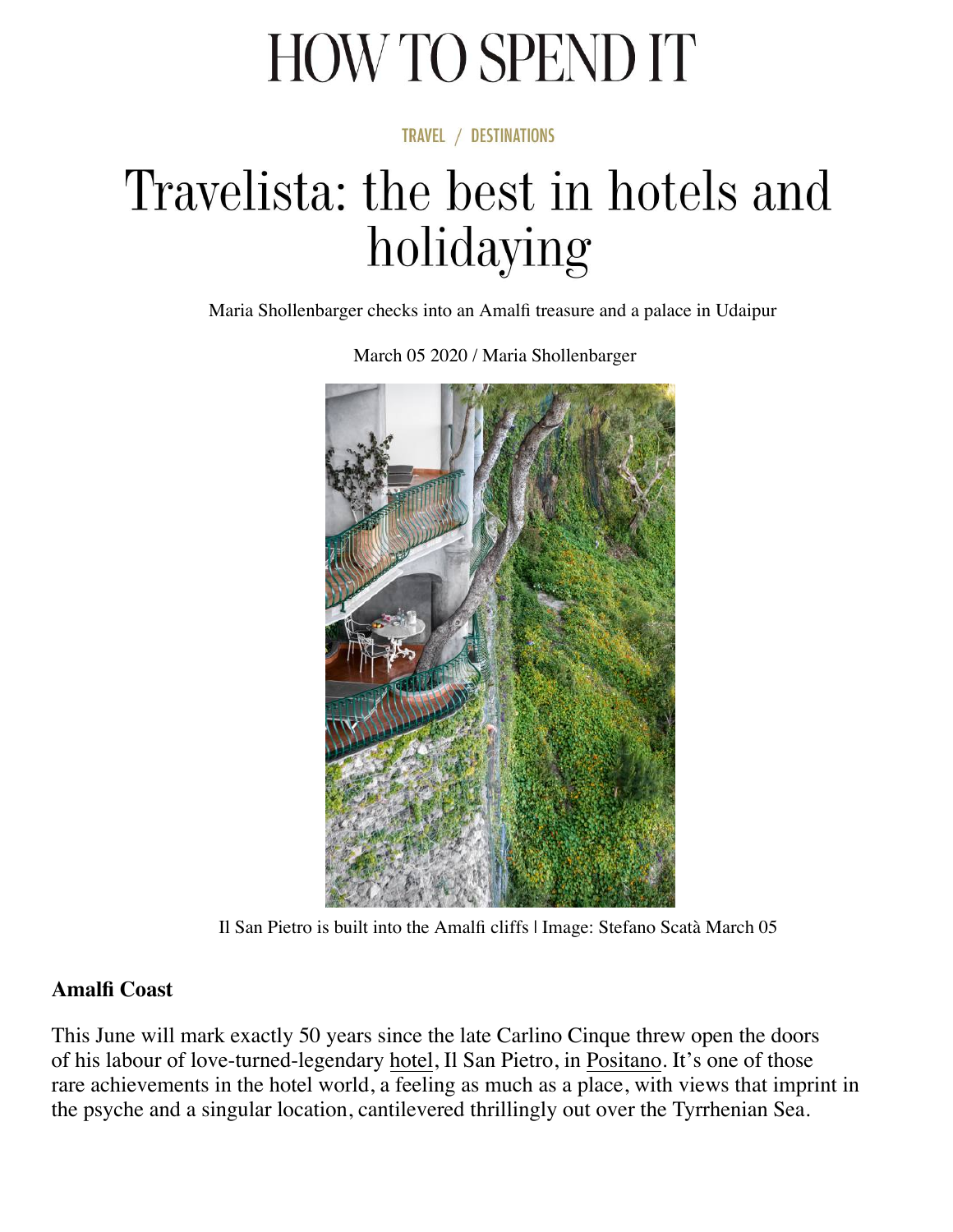

The terrace at Il San Pietro, with views of the Tyrrhenian Sea | Image: Stefano Scatà

To mark the occasion, its current owner-director (and Carlino's grand-nephew), Vito Cinque, has quietly but industriously been bringing new refinement and fizz to every last room, with the help of [Roman](https://howtospendit.ft.com/rome) style arbiter Fausta Gaetani (she of the dazzling designs at Villa Tre Ville). There's also a new jewel box of a bar and a stunning – and extremely environmentally friendly – showcase kitchen (price tag:  $\epsilon$ 3.2m) for Zass, the hotel's über-romantic Michelin-starred finedining venue. But the perennial favourite here is Carlino, the San Pietro's lowfi openair [beach](https://howtospendit.ft.com/travel/beach) restaurant – historically only open for lunch (and one of the most coveted tables in Italy in the high season) but, starting this summer, serving dinner.

If, instead, you're after what's new under the [Amalfi](https://howtospendit.ft.com/amalfi-coast) sun, look south to Borgo Santandrea. Perched just below the bijou town of Conca dei Marini, it's the year's buzz-generator – a 29 room, 16-suite temple to eccellenze amalfitane, from the dozens of handcrafted [ceramic p](https://howtospendit.ft.com/ceramics)atterns on walls, floors and columns to the classic-cool drinks menu down at the hotel's beach (a softsand, private one – rare as June frost in these parts; it's worth considering Borgo Santandrea for its pleasures alone).

### *Il San Pietro: Via Laurito 2, Positano; from €490. [ilsanpietro.it](https://www.ilsanpietro.it/)*

*Borgo Santandrea: Via Giovanni Augustariccio 33, Amalfi; from €500, taking reservations from 1 July onward. [borgosantandrea.com](https://www.borgosantandrea.com/)*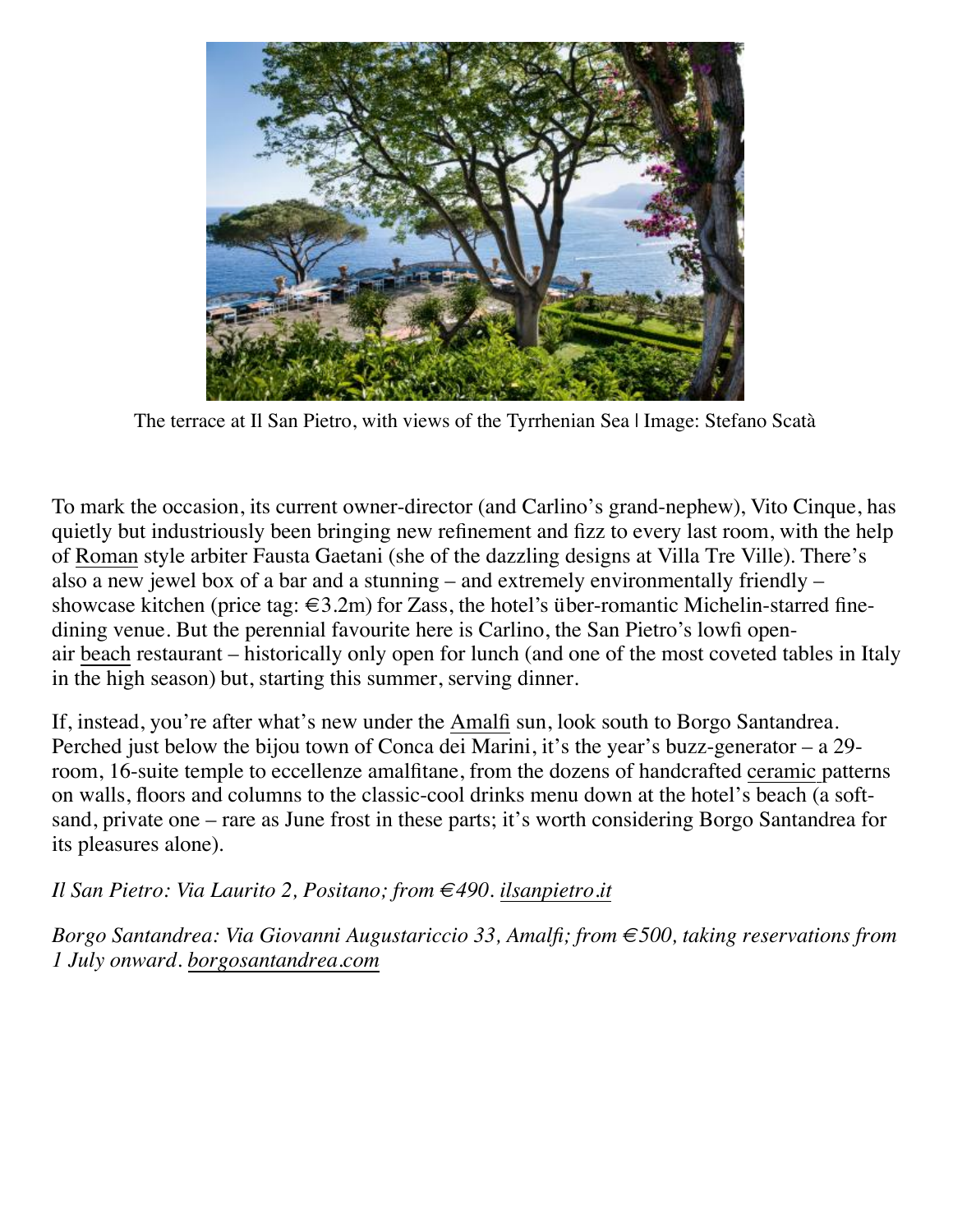



#### **On the trail of Tolstoy in Moscow**

Ampersand Travel has partnered with Alexandra Tolstoy — distant cousin of the venerable novelist — to host a select Tolstoy tour. Staying at the National Hotel (above) and Tolstoy's country redoubt, guests will go behind the scenes at the House Museum in Khamovniki and have a private visit to the State Tretyakov Gallery. In between: exploring imperial corners and enjoying private dinners in [restaurants](https://howtospendit.ft.com/food-drink/restaurants) that put [Moscow](https://howtospendit.ft.com/moscow) on the world dining stage.

*From £2,200, excluding flights, departing 23 Sept (spaces limited); [ampersandtravel.com](https://www.ampersandtravel.com/)*



The National Hotel, Moscow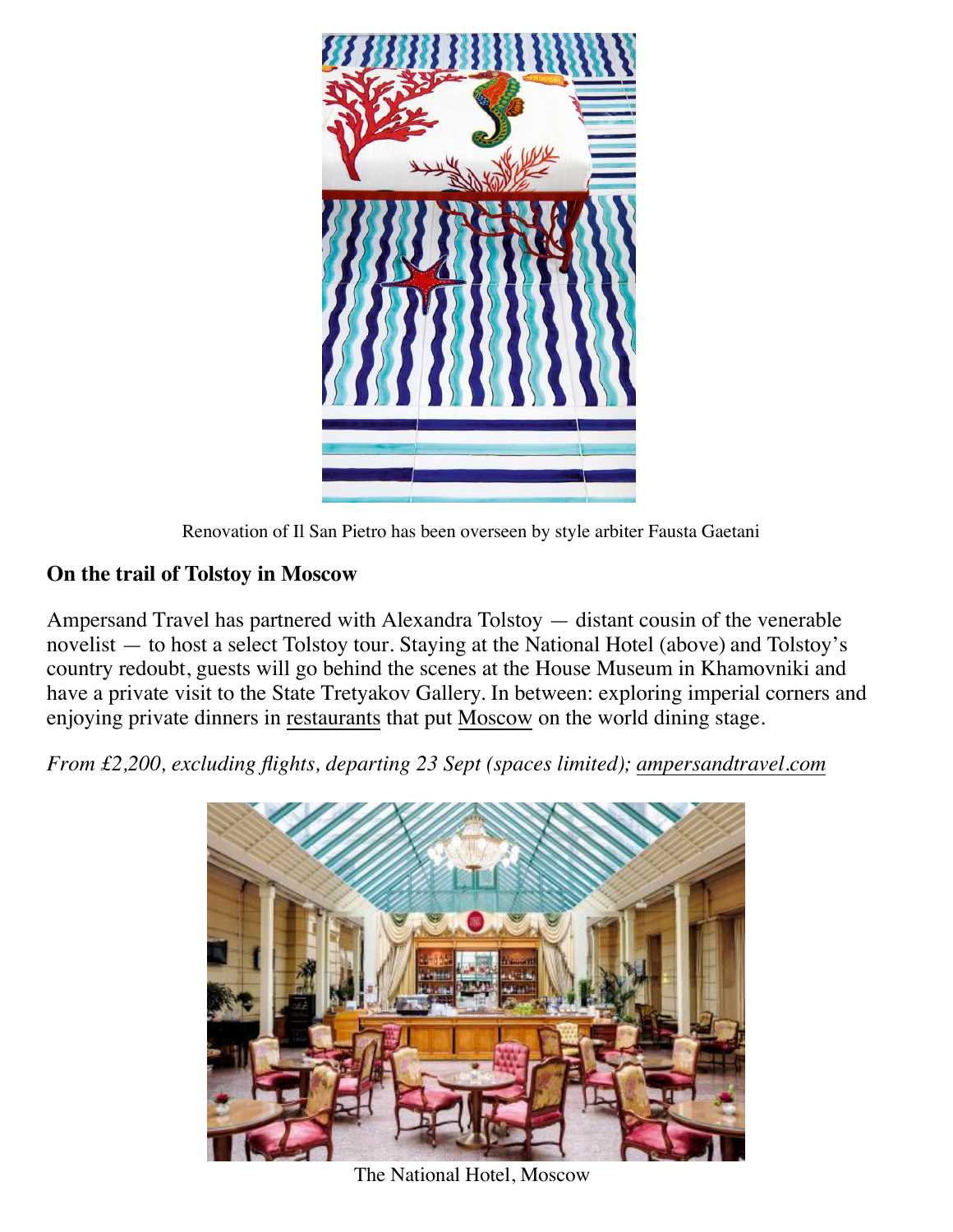#### **Hudson gets even hipper**

[1stdibs](https://howtospendit.ft.com/1stdibs) — the online marketplace for [vintage](https://howtospendit.ft.com/vintage) everything, founded in 2001 by Michael Bruno is familiar to aesthetes the world over. Bruno left in 2015, but his desire to gather beautiful things has steered him into hospitality. The Valley Rock Inn & Mountain Club soft-opened last year in the Lower Hudson Valley. Things are now ready for prime time, with state-of-theart [fitness](https://howtospendit.ft.com/health-wellbeing/fitness) facilities, an organic market, farm-to-table restaurant and guest houses with 17 country-chic rooms between them.

*From \$295; [valleyrockinn.com](https://www.valleyrockinn.com/)*



The Valley Rock Inn & Mountain Club, Lower Hudson Valley | Image: Jean-François Jaussaud